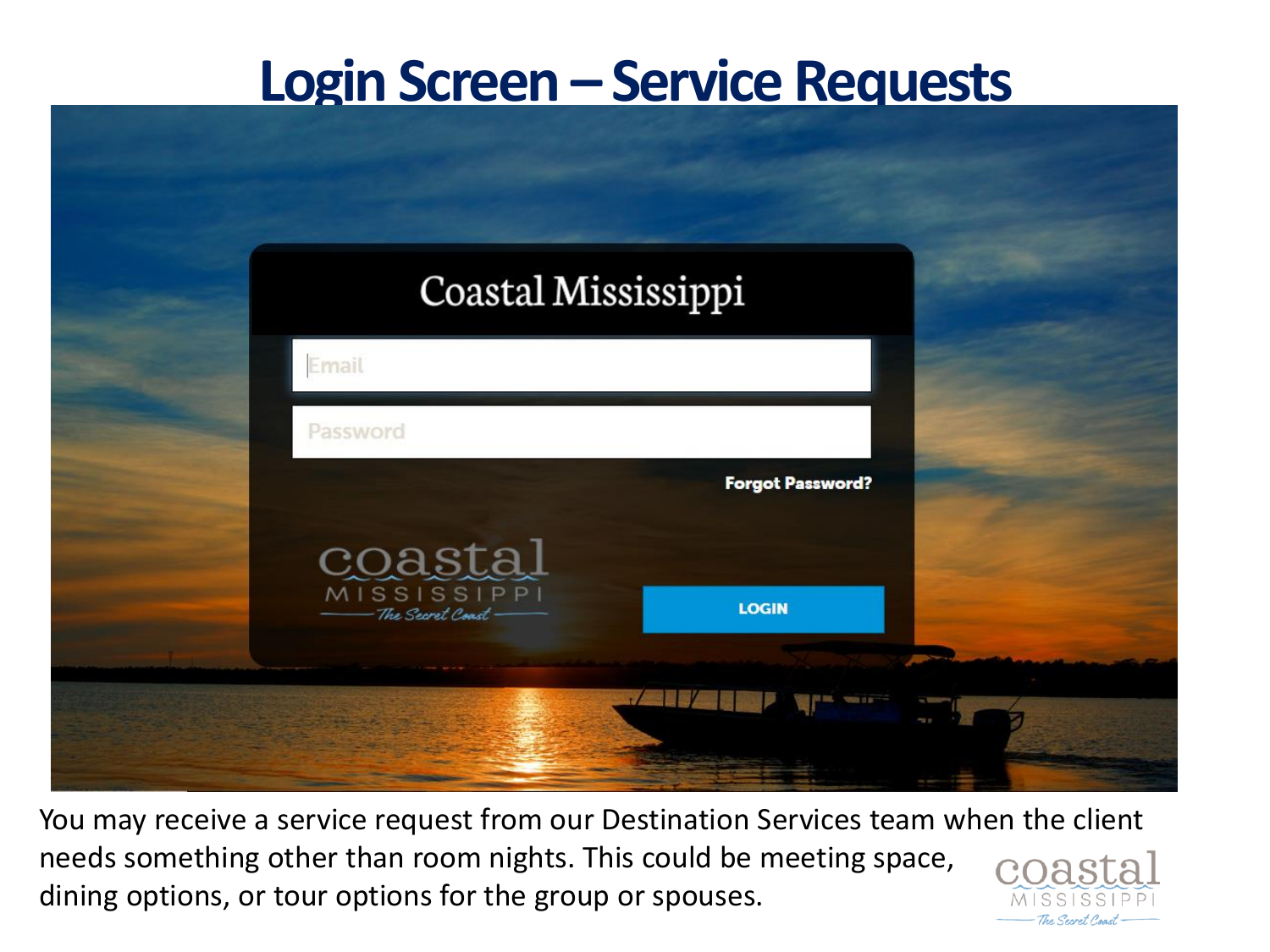# **Home Screen (Service Requests)**



Clicking the **Opportunities** icon, displays options for RFPs (**LEADS**) sent by Coastal Mississippi. Opportunities are broken in to RFPs (Meeting Sales Leads), Media Leads (travel writer RFPs), Service Requests (non-room specific RFPs).

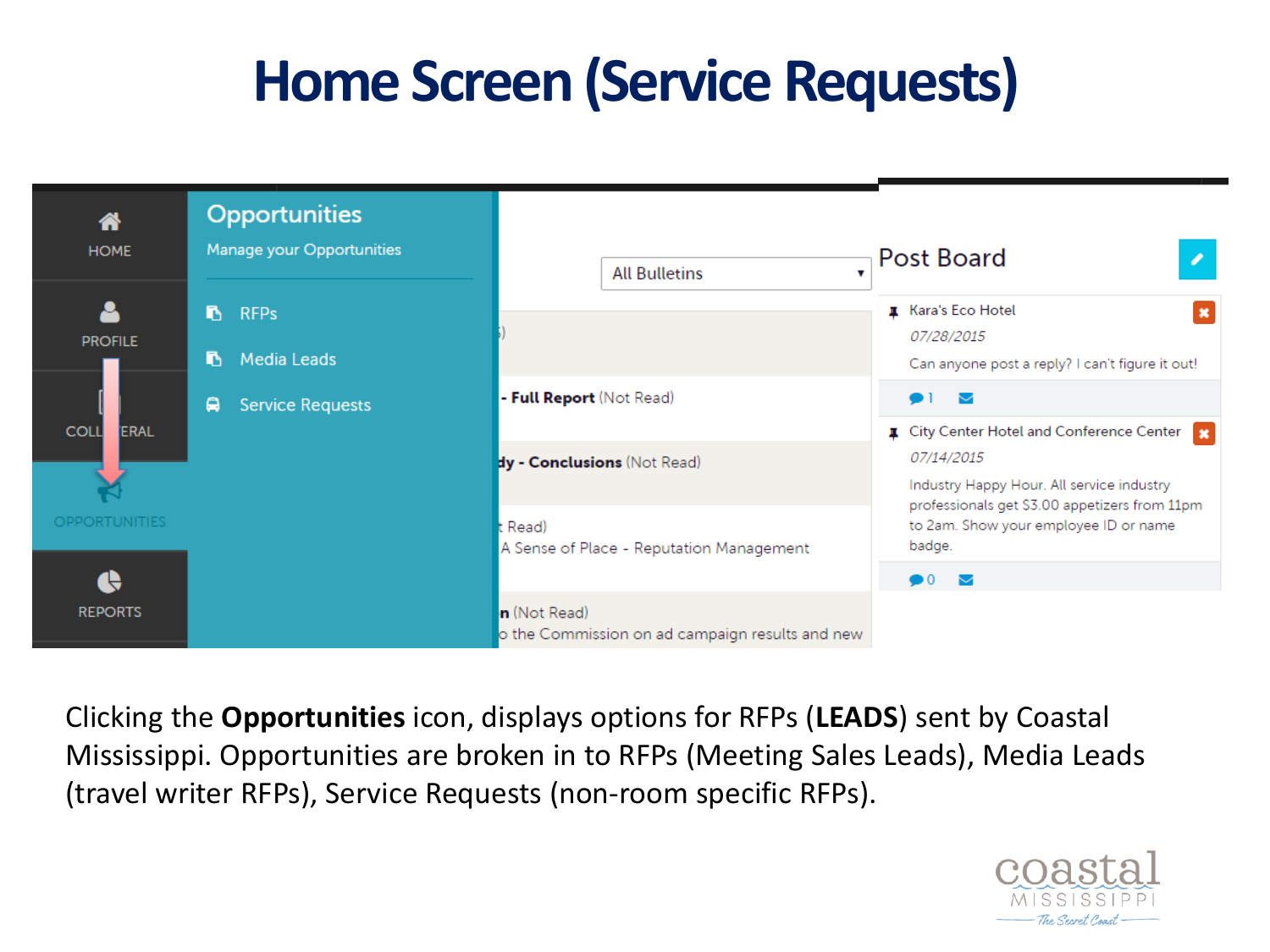## **Opportunities – Service Requests**

#### **Service Requests**

| $\blacksquare$ Filters (1)<br>Status is one of: |                                                |                                    |                     |                 |                   |                 | <b><math>\bullet</math></b> Manage Filters |
|-------------------------------------------------|------------------------------------------------|------------------------------------|---------------------|-----------------|-------------------|-----------------|--------------------------------------------|
| OPEN, OPEN / BID SENT +                         |                                                |                                    |                     |                 |                   |                 |                                            |
|                                                 |                                                |                                    |                     |                 |                   |                 |                                            |
| <b>APPLY FILTERS</b>                            | <b>CLEAR FILTERS</b>                           |                                    |                     |                 |                   |                 |                                            |
|                                                 |                                                |                                    |                     |                 |                   |                 |                                            |
|                                                 |                                                |                                    |                     |                 |                   |                 |                                            |
|                                                 |                                                |                                    |                     |                 |                   |                 |                                            |
|                                                 |                                                |                                    |                     |                 |                   |                 | Page 1 of 1 8 Go to Page: 1 8              |
| <b>Actions</b>                                  | <b>Request Name</b><br>$\blacktriangle$        | <b>Account</b>                     | <b>Request Type</b> | <b>Deadline</b> | <b>Start Date</b> | <b>End Date</b> | <b>Attendees</b>                           |
|                                                 | Transportation for<br><b>Annual Convention</b> | Simpleview Hotel<br>and Conference | Transportation      | 08/12/2015      | 08/18/2015        | 08/20/2015      | 1200                                       |

By clicking the RFP icon and then selecting Service Requests, you can view non-room night specific Leads sent to your property. These requests can include transportation, audio/visual, catering, off site options for participants/spouses, etc…

Once you have adjusted your filters as you prefer, click the eyeball icon to view detailed information about the service request or click the name of the request.

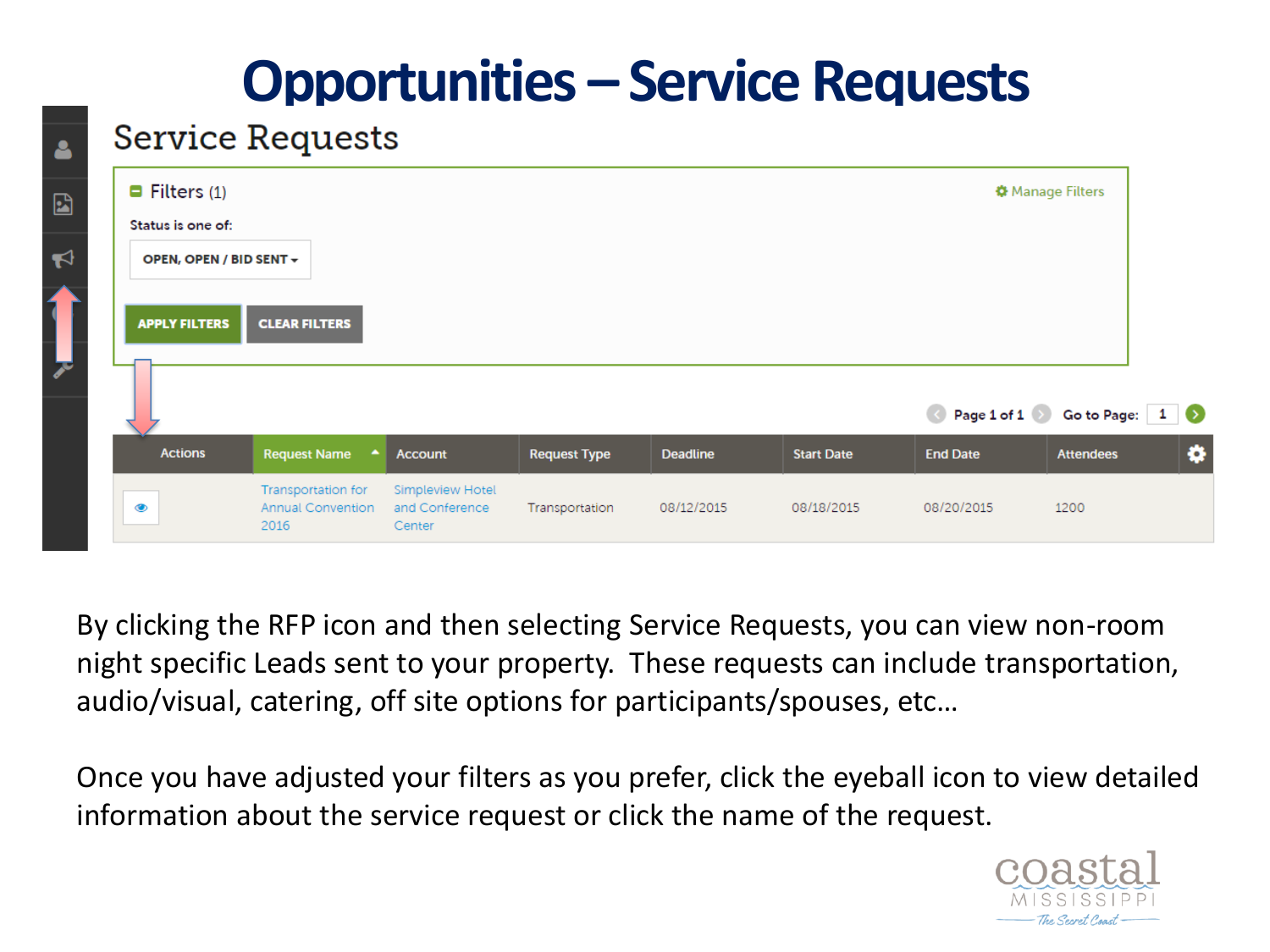## **Opportunities – Service Requests (cont'd)**

| <b>RETURN</b>                                      |      | Attendees                      | 1200                                       |                                                                              |
|----------------------------------------------------|------|--------------------------------|--------------------------------------------|------------------------------------------------------------------------------|
|                                                    |      | Deadline                       | 08/12/2015                                 |                                                                              |
| Sections:                                          |      | Budget                         | \$13,000                                   |                                                                              |
| <b>Request Information</b>                         |      | Location                       | To/From Hotel & Convention Center          |                                                                              |
| <b>Request Dates</b><br><b>Contact Information</b> |      | Description                    |                                            | Need transportation shuttles for convention running all day from 7am to 7pm. |
| <b>Additional Notes and</b><br><b>Documents</b>    |      | Additional<br><b>Documents</b> |                                            | • 2016-Annual-Convention-RFP.docx                                            |
| Accounts/Responses                                 |      |                                |                                            |                                                                              |
| <b>RETURN</b>                                      |      |                                | Section Collapsed, click header to expand. |                                                                              |
| Sections:                                          |      |                                | <b>Additional Notes and Documents</b>      |                                                                              |
| <b>Request Information</b>                         |      |                                |                                            |                                                                              |
| <b>Request Dates</b>                               | File | <b>Title</b>                   | Category                                   | <b>Description</b>                                                           |
| <b>Contact Information</b>                         |      |                                |                                            |                                                                              |
| <b>Additional Notes and</b><br><b>Documents</b>    |      | ⇖<br><b>RFP</b>                | Spec Sheet                                 | See attached RFP for more details                                            |
| <b>Accounts/Responses</b>                          |      |                                |                                            |                                                                              |

When viewing the service request, you can get detailed information in the Request Information section along with RFP attachment downloads.

This information may be contained in the Additional Notes and Documents section of the Service Request.

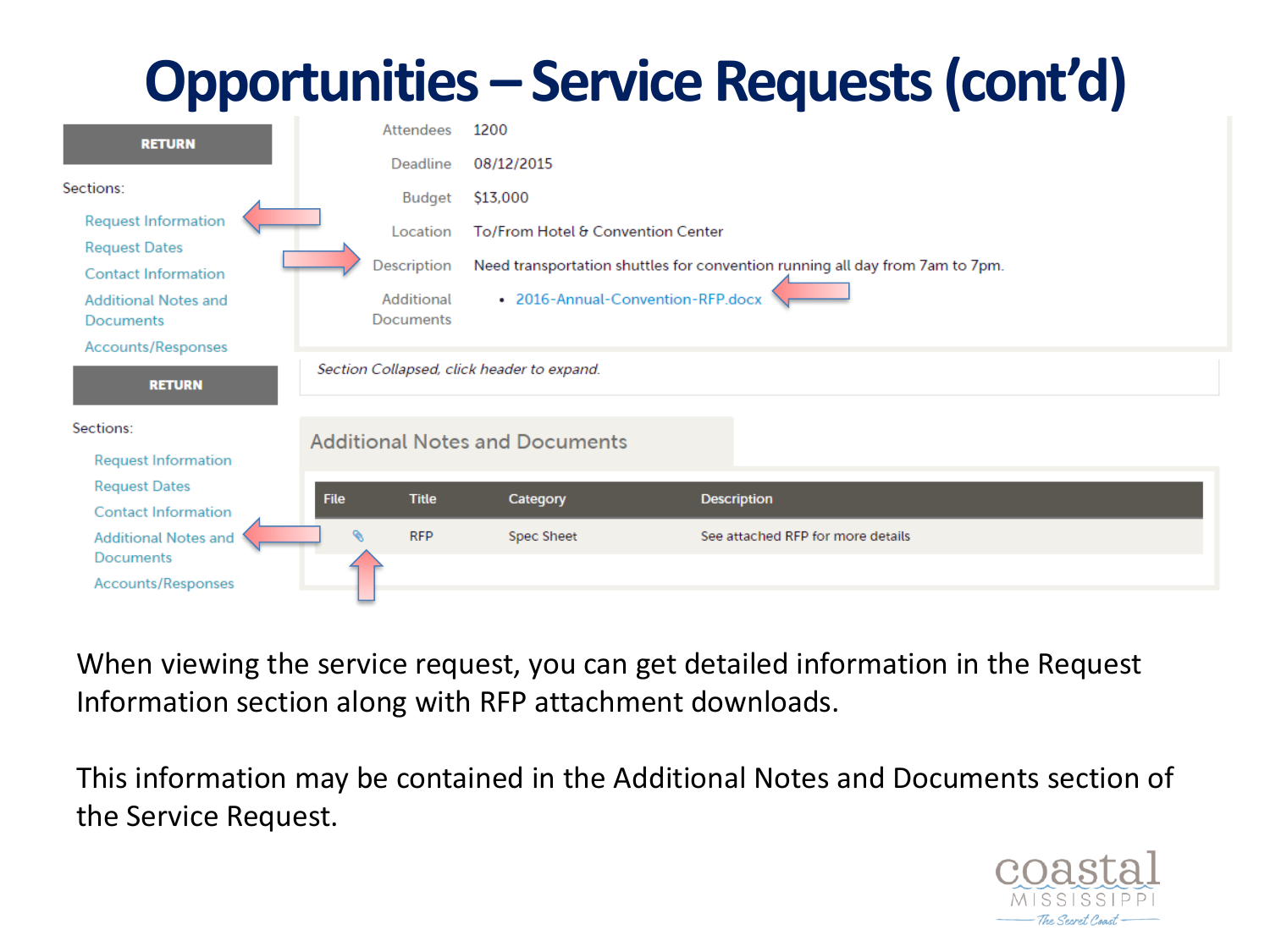# **Opportunities – Service Requests (cont'd)**

|         | Accounts/Responses                        |               |                 | Response for Simpleview Hotel and<br><b>Conference Center</b> |               | × |
|---------|-------------------------------------------|---------------|-----------------|---------------------------------------------------------------|---------------|---|
|         |                                           |               |                 | Pursulng: «Required                                           |               |   |
| Actions | Company                                   | <b>Status</b> | Response        | <b>OYES</b>                                                   | $\bigcirc$ NO |   |
|         | Simpleview Hotel and Conference<br>Center | Open          | <b>No Respo</b> | Comments: <required< td=""><td></td><td></td></required<>     |               |   |
|         |                                           |               |                 |                                                               |               |   |
| General |                                           |               |                 |                                                               |               | ∕ |

If the Response Due Date has **not** passed, you are able to add/edit a response by clicking the Pencil icon in the Accounts/Responses section of the service request. Once clicked, you can tell Coastal Mississippi's Sales Manager if you are pursuing this piece of business by clicking the Yes or No option in the Pursuing section to the right side of the page.